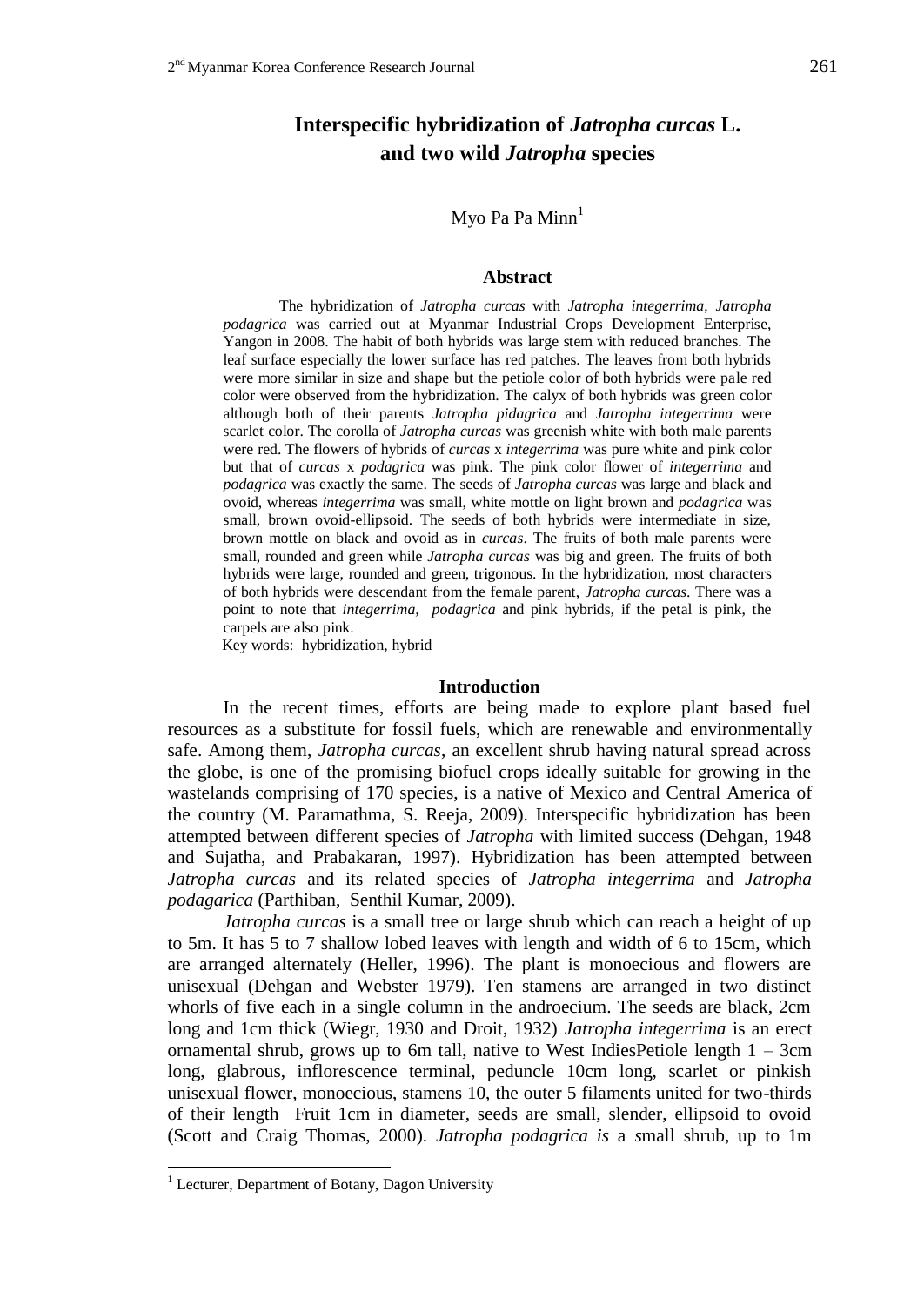height, native of Panama. Often found in conservatories, gardens and parks but thrive well in rich soil fully exposed to the sun and regularly watered. Branched are soft and succulent, deeply scarred where the leaves have fallen away, 25 to 30cm length leaves, long petiolated, glaborous, glauccus  $3 - 5$  lobed, orange red or scarlet flowers on terminal, Long stalk, cymes, unisexual, monoecious, male flowers are more in number than female flowers. Stamens  $6 - 8$ , seated in a yellow disc, furnished with 5 yellow glands, filaments red. Fruits which are 3cm long and initially green are turning brownish on maturity and dehiscent (Scott and Craing Thomas, 2000).

### **Materials and methods**

Locally collected some *Jatropha* species namely; *Jatropha curcas*, *Jatropha integerrima* and *Jatropha podagrica* were used in this study. Hybridization was conducted at green house of Myanma Industrial Crops Development Enterprise, Mayangone Township, Yangon Region in 2008.

### **Interspecific hybridization with** *Jatorpha curcas* **and two wild** *Jatropha* **species**

Interspecific hybridization between *Jatropha curcas* and *Jatropha integerrima, Jatropha podagrica* were conducted to develop a new promising variety. Reciprocal cross combination between *J. curcas and J. integerrima* and *J. podagrica* were performed. An intensive hybridization programmed has been attempted to develop new variety with higher female flowers and improved seed setting.

Crosses among different species was performed by using parents having prominent different phenotypes such as habit, leaves shapes, stigmatic surface, petals, sepals, fruits and seeds etc. Hundreds of flowers were used in hybridization. Pollen anthesis time is during 8:30 to 10:00 am and thus crossing was carried out at that time. Female flowers are not needed to emasculate because Genus *Jatropha* is monocieous. To prevent unnecessary pollen to stigma, nearly full grown female flower which petals are still closed were selected. Before pollen grains were put onto stigma, petals were carefully removed by forceps.

The male flowers were selected by checking pollen an thesis. The whole male flower was cut and pollen grains were placed on the stigmatic surface of the female for pollination. After pollination, the inflorescences were covered with paper bag. Hybridity was checked by using seedling characteristics such as habit, the plant height, leaf shape, and pigment on the lower surface of leaves, petiole length and colour, inflorescence, flower colour, stamen character, ovary and locule, stigmatic surface and fruits.

### **Results**

Fertile fruits were formed after hybridization. Mature seeds were collected 42 days after pollination. Hybridity was checked by using seedling characteristics such as the size and shape of the leaves, and pigment on lower surface of leaves. Almost all fruits resulting from the hybridization of *Jatropha curcas* and *Jatropha integerrima* and that of *Jatropha curcas* and *Jatropha podagrica* derivatives abscised at early developmental stage, and a few fruits matured without any seed.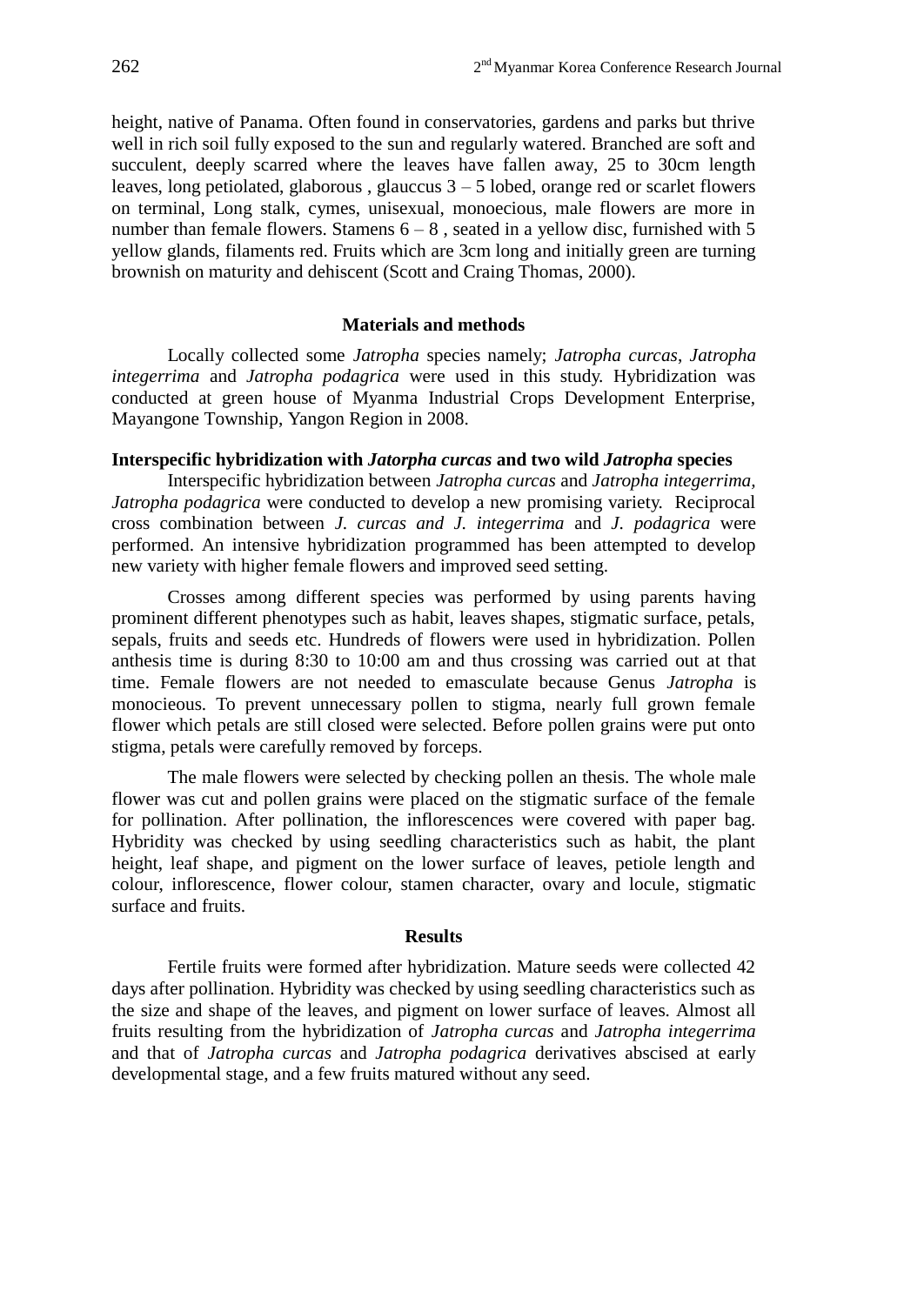## **Morphology of** *Jatropha curcas* **Linn.** *, Jatropha integerrima* **Jacq. and their F1 hybrids**

| Habit                   |                         |                                       |  |
|-------------------------|-------------------------|---------------------------------------|--|
| Jatropha curcas         | Jatropha integerrima    | Hybrid<br>(J. cures x J. integerrima) |  |
| Shrub                   | Shrub                   | Shrub                                 |  |
| Highly branching        | 2 to 3 branches         | unbranches                            |  |
| Latex present           | Latex present           | Latex present                         |  |
| Plant height = $173$ cm | Plant height $= 156$ cm | Plant height $= 170$ cm               |  |
| Gird = $14 \text{ cm}$  | Gird = $9.5$ cm         | Gird = $11$ cm                        |  |

## **Table 1.1 Habit of** *Jatropha curcas, J. integerrima* **and their hybrid**







*Jatropha curcas Jatropha integerrima* Hybrid (*J. curcas x J. integerrima*)

Figure 1.1 Habit of *Jatropha curcas, J. integerrima* and their hybrids

**Table 1.2 Characteristics of leaf of** *Jatropha curcas, Jatropha integerrima* **and their Hybrid**

| <b>Characteristics of Leaf</b>                                                                                                                    |                                                                                                                                                |                                                                                                                                                         |  |
|---------------------------------------------------------------------------------------------------------------------------------------------------|------------------------------------------------------------------------------------------------------------------------------------------------|---------------------------------------------------------------------------------------------------------------------------------------------------------|--|
| Jatropha curcas                                                                                                                                   | Jatropha integerrima                                                                                                                           | Hybrid<br>(J. cures x J. integerrima)                                                                                                                   |  |
| Simple<br>Alternate, $4 - 6$ lobed<br>Leaf length= $13 \text{ cm}$<br>Leaf width= $15 \text{ cm}$<br>Petiole length=6 cm<br>Petiole color = green | Simple<br>Alternate, pinnate leaves<br>Leaf length= $13 \text{ cm}$<br>Leaf width=5 cm<br>Petiole length=3 cm<br>Petiole color = green to pink | Simple<br>Alternate, 3 lobed<br>Leaf length= $16 \text{ cm}$<br>Leaf width= $17 \text{ cm}$<br>Petiole length $=15$ cm<br>Petiole color = green to pink |  |



Figure 1.2 Adaxial view of *J. curcas, J. integerrima* and their hybrid

Figure 1.3 Abaxial view of *J. curcas, J. integerrima* and their hybrid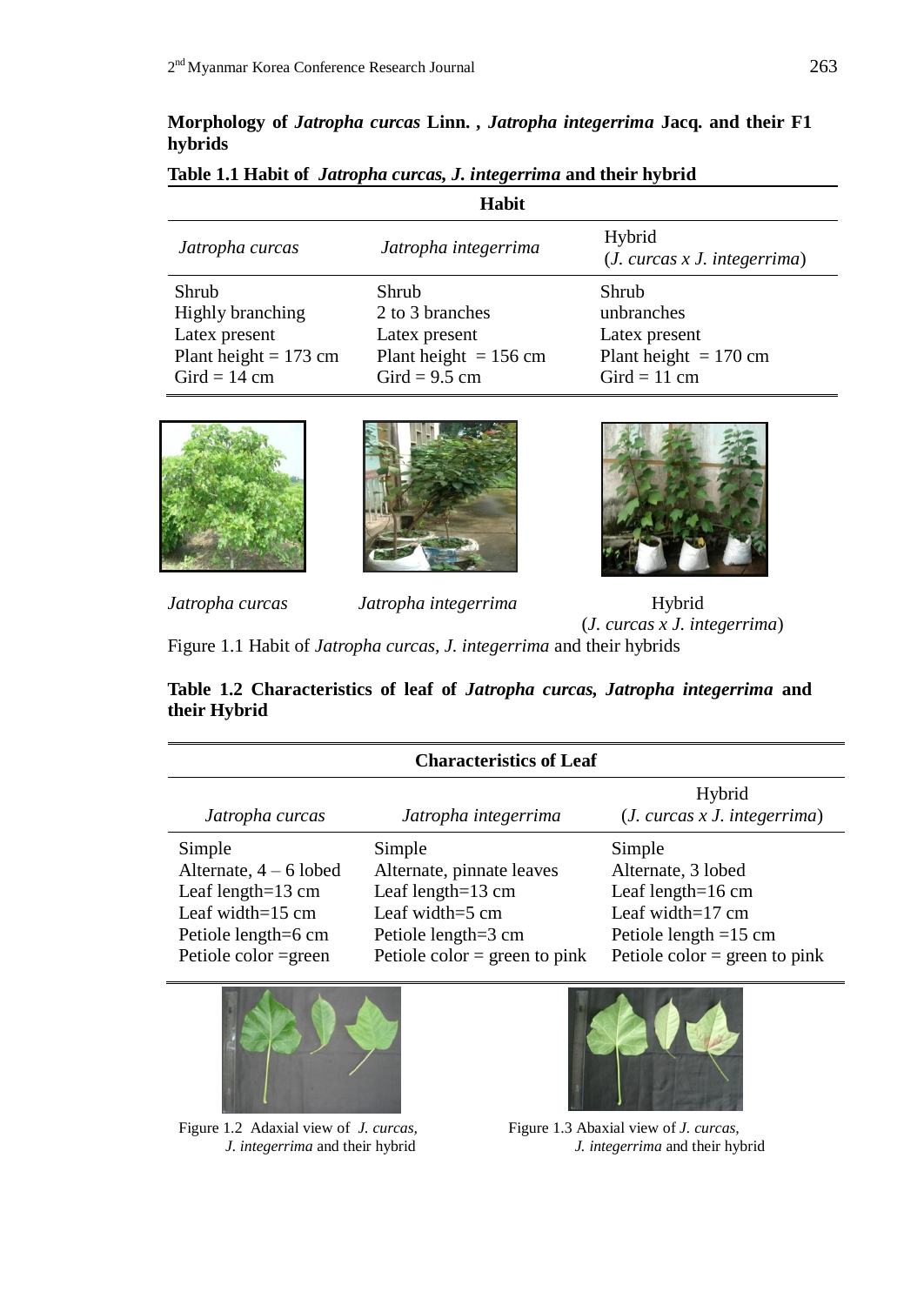| <b>Characteristics of male flower</b>                                                              |                                                          |                                                                                                              |
|----------------------------------------------------------------------------------------------------|----------------------------------------------------------|--------------------------------------------------------------------------------------------------------------|
| Jatropha curcas                                                                                    | Jatropha integerrima                                     | Hybrid<br>(J. cures x J. integerrima)                                                                        |
| 10 stamens<br>5 glands on disc,<br>the glands yellow color<br>Greenish-yellow flower<br>pentamerou | 10 stamens<br>no glands<br>Scarlet flower<br>Pentamerous | 10 stamens<br>5 glands on disc,<br>the glands yellow<br>two kinds of flower<br>(pink and white), Pentamerous |

# **Table 1.3 Characteristics of male flowers of** *Jatropha curcas, Jatropha integerrima* **and their hybrid**



Figure 1.4 Characteristics of male flowers of *J. curcas, J. integerrima* and their hybrid

## **Table 1.4 Characteristics of female flowers of** *Jatropha curcas, Jatropha integerrima* **and their hybrid**

| <b>Characteristics of female flower</b> |                      |                                       |
|-----------------------------------------|----------------------|---------------------------------------|
| Jatropha curcas                         | Jatropha integerrima | Hybrid $(J. curcas x J. integerrima)$ |
| stigma 3,                               | Stigma 6 fids        | Stigma 6 fids                         |
| style 3 very short                      | Style short, stout   | Style short, stout                    |
| 5 glands on disc, the                   | no glands            | 5 glands on disc,                     |
| glands yellow color                     |                      | the glands yellow color               |
| Greenish-yellow flower                  | Scarlet flower       | two kinds of flower                   |
|                                         |                      |                                       |





Figure 1.5 Characteristics of female flowers of *Jatropha curcas, Jatropha integerrima* and their hybrid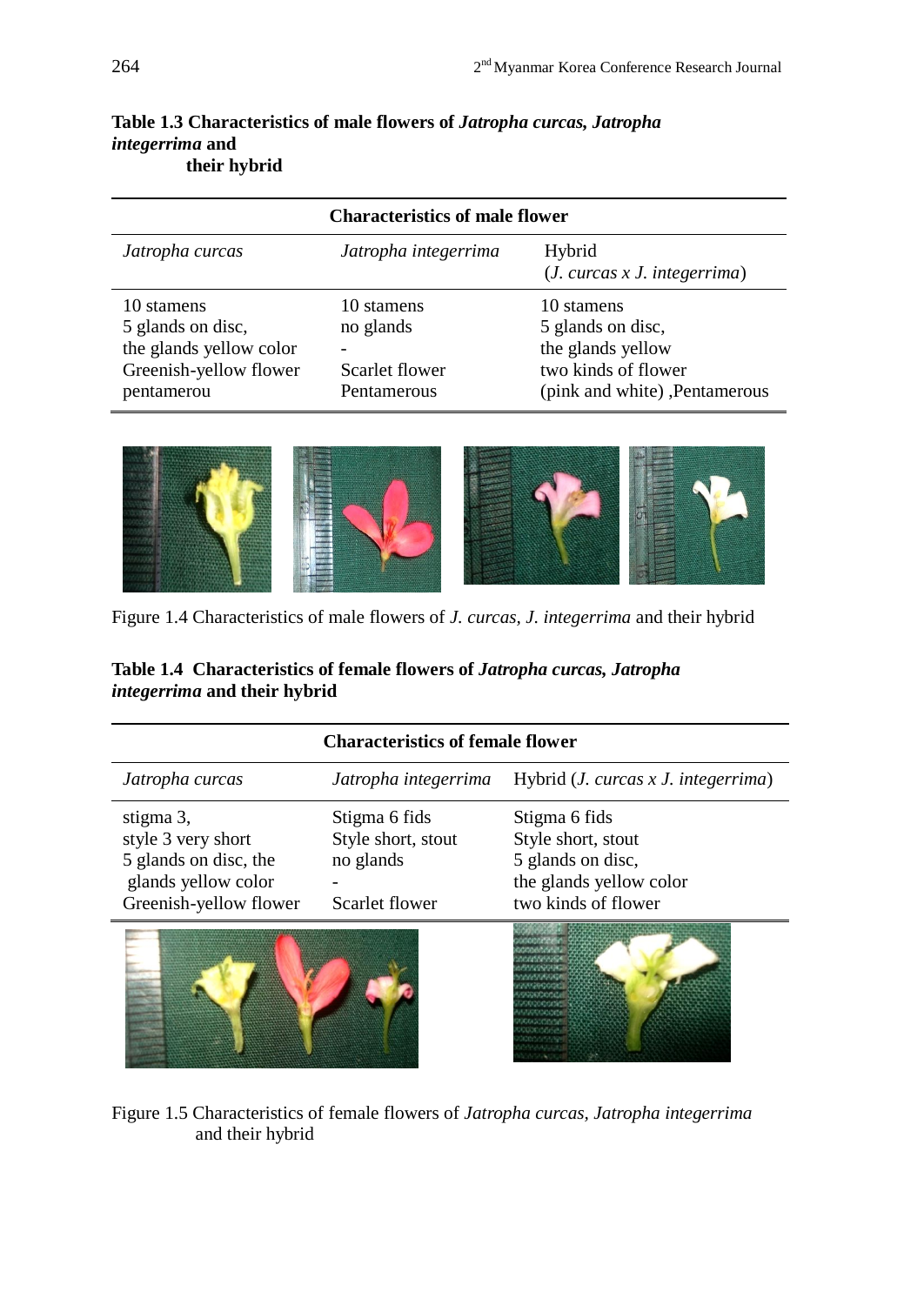## **Table 1.5 Characteristics of fruits of** *Jatropha curcas, Jatropha integerrima* **and their Hybrid**

| <b>Characteristics of fruit</b> |                      |                                                        |
|---------------------------------|----------------------|--------------------------------------------------------|
| Jatropha curcas                 | Jatropha integerrima | Hybrid ( <i>J. curcas x J.</i><br><i>integerrima</i> ) |
| Big, rounded                    | Small, green         | Intermediate, trigonous                                |
|                                 | 昌                    |                                                        |
| Jatropha curcas                 | Jatropha integerrima | Hybrid                                                 |

 Figure 1.6 Characteristics of fruits of *Jatropha curcas, Jatropha integerrima* and their hybrid

**Table 1.6 Characteristics of seeds of** *Jatropha curcas, Jatropha integerrima* **and their Hybrid**

| <b>Characteristics of Seed</b> |                           |                                       |
|--------------------------------|---------------------------|---------------------------------------|
| Jatropha curcas                | Jatropha indegerrima      | Hybrid $(J. curcas x J. integerrima)$ |
| Big, black<br>ellipsoid        | Small<br>Brown with spots | Intermediate<br>ellipsoid             |
|                                |                           |                                       |
| Jatropha curcas                | Hybrid                    | Jatropha indegerrima                  |

 Figure 1.7 Characteristics of seeds of *Jatropha curcas, Jatropha integerrima* and their hybrid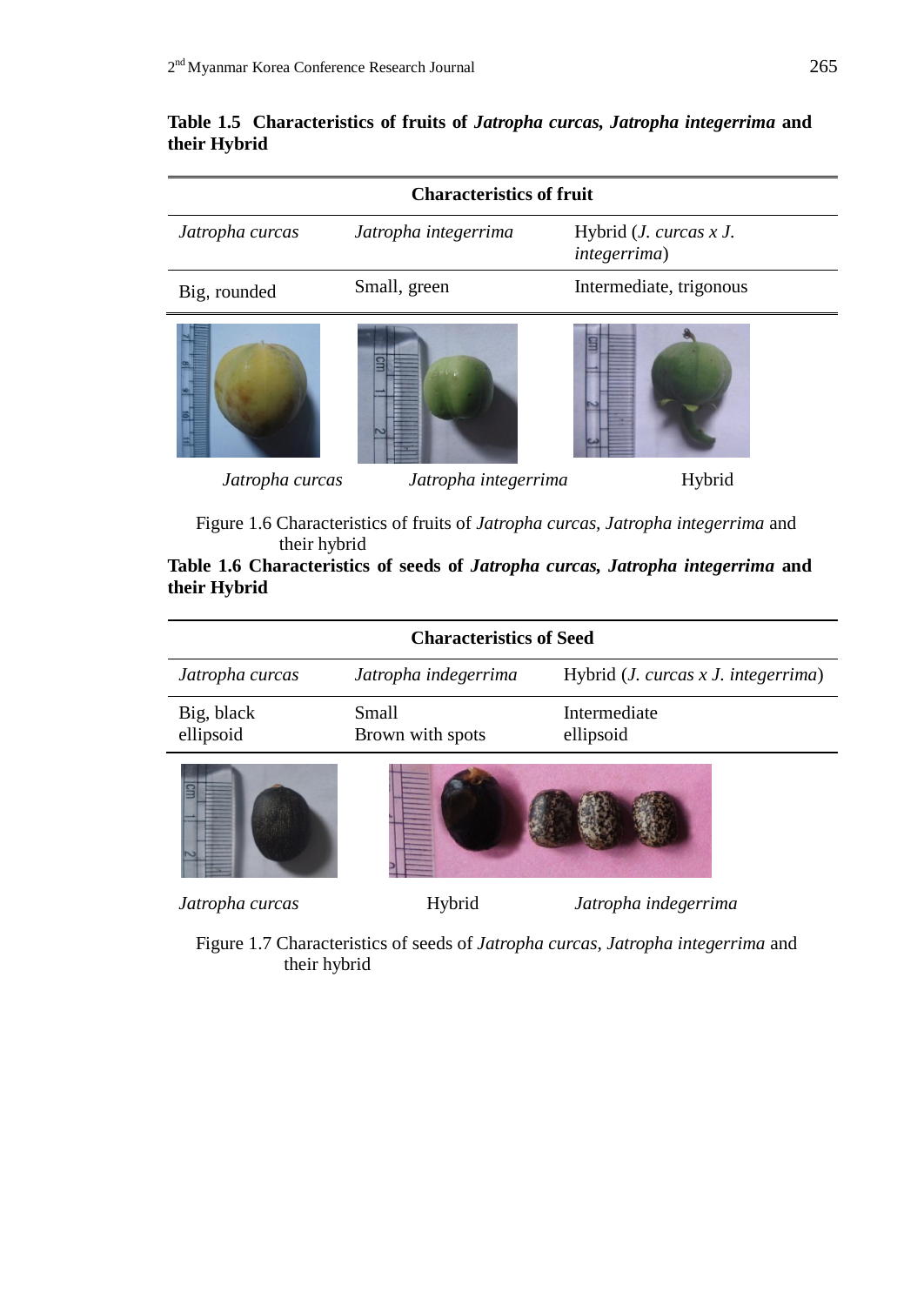| <b>Characteristics of Ovary</b>                     |                                                     |                                                     |
|-----------------------------------------------------|-----------------------------------------------------|-----------------------------------------------------|
| Jatropha curcas                                     | Jatropha indegerrima                                | Hybrid ( <i>J. curcas x J.</i><br>integerrima)      |
| 3 carpels<br>Syncarpous<br>One ovule in each locule | 3 carpels<br>Syncarpous<br>One ovule in each locule | 3 carpels<br>Syncarpous<br>One ovule in each locule |
|                                                     |                                                     |                                                     |
| Jatropha curcas                                     | Jatropha indegerrima                                | Hybrid                                              |

**Table 1.7 Characteristics of ovaries of** *Jatropha curcas, Jatropha integerrima* **and their Hybrid**

 Figure 1.8 Characteristics of ovaries of *Jatropha curcas, Jatropha integerrima* and their hybrid

**Morphology of** *Jatropha curcas* **L.***, Jatropha podagrica* **Hook. and their hybrid Table 1.8 Habit of** *Jatropha curcas, Jatropha podagrica* **and their hybrid**

| Habit                                                                                           |                                                                                       |                                                                                 |
|-------------------------------------------------------------------------------------------------|---------------------------------------------------------------------------------------|---------------------------------------------------------------------------------|
| Jatropha curcas                                                                                 | Jatropha podagrica                                                                    | Hybrid $(J. curcas x J. podagrica)$                                             |
| Shrub<br>Highly branching<br>Latex present<br>Plant height $= 173$ cm<br>Gird = $14 \text{ cm}$ | Shrub<br>1 to 3 branches<br>Latex present<br>Plant height $=$ 33 cm<br>$Gird = 25$ cm | Shrub<br>3 branch<br>Latex present<br>Plant height $= 193$ cm<br>$Gird = 10$ cm |
|                                                                                                 |                                                                                       |                                                                                 |

*Jatropha curcas Jatropha podagrica* Hybrid

(*J. curcas x J. podagrica)*

Figure 1.9 Habit of *Jatropha curcas, Jatropha podagrica* and their hybrid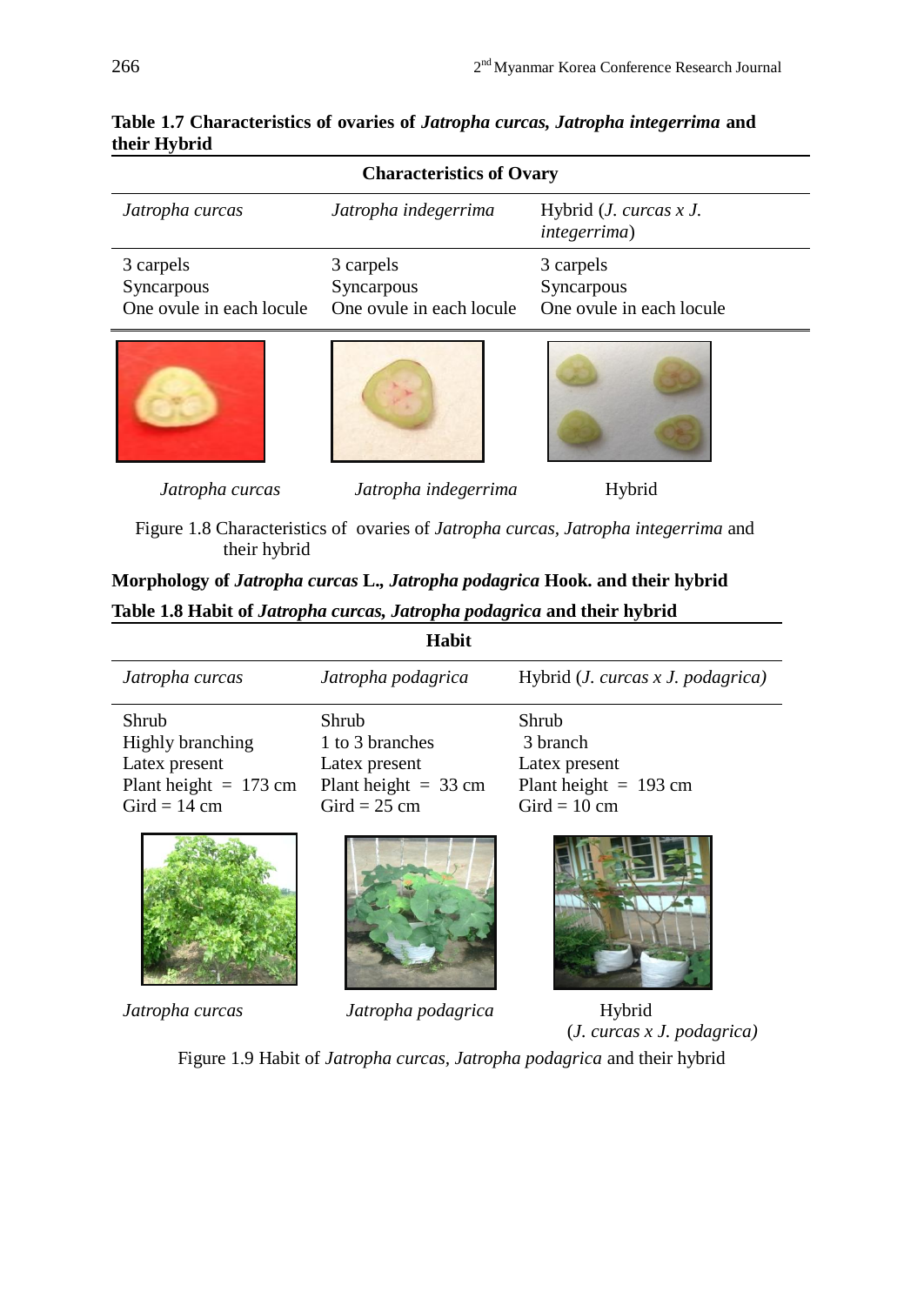| <b>Characteristics of Leaf</b> |                                  |                                                |
|--------------------------------|----------------------------------|------------------------------------------------|
| Jatropha curcas                | Jatropha podagrica               | Hybrid $(J. curves x J.$<br><i>podagrica</i> ) |
| Simple                         | Simple                           | Simple                                         |
| Alternate, $4-6$ lobed         | Palmate lobed                    | Alternate, 3- lobed                            |
| Leaf length $= 13$ cm          | Leaf length $= 23$ cm            | Leaf length $= 13$ cm                          |
| Leaf width $=15cm$             | Leaf width = $24cm$              | Leaf width $= 15$ cm                           |
| Petiole length $= 6cm$         | Petiole length $= 21$ cm         | Petiole length $= 6$ cm                        |
| Petiole color = $green$        | Petiole color = green to<br>pink | Petiole color $=$ green                        |

**Table 1.9 Characteristics of leaf of** *Jatropha curcas, Jatropha podagrica* **and their hybrid**





Figure 1.10 Adaxial view of *Jatropha curcas, Jatropha podagrica* and their hybrid

Figure 1.11 Abaxial view of *Jatropha curcas, Jatropha podagrica* and their hybrid

## **Table 1.10 Characteristics of male flower of** *Jatropha curcas, Jatropha podagrica* **and their hybrid**

| <b>Characteristics of male flower</b>                     |                                     |                                                           |
|-----------------------------------------------------------|-------------------------------------|-----------------------------------------------------------|
| Jatropha curcas                                           | Jatropha podagrica                  | Hybrid ( <i>J. curcas x J. podagrica</i> )                |
| 10 stamens<br>Distinct in two whorls<br>5 glands on disc, | 8 stamen<br>no gland<br>Pentamerous | 10 stamens<br>Distinct in two whorls<br>5 glands on disc, |
|                                                           |                                     |                                                           |

Figure 1.12 Characteristics of male flower of *Jatropha curcas, Jatropha podagrica* and their hybrid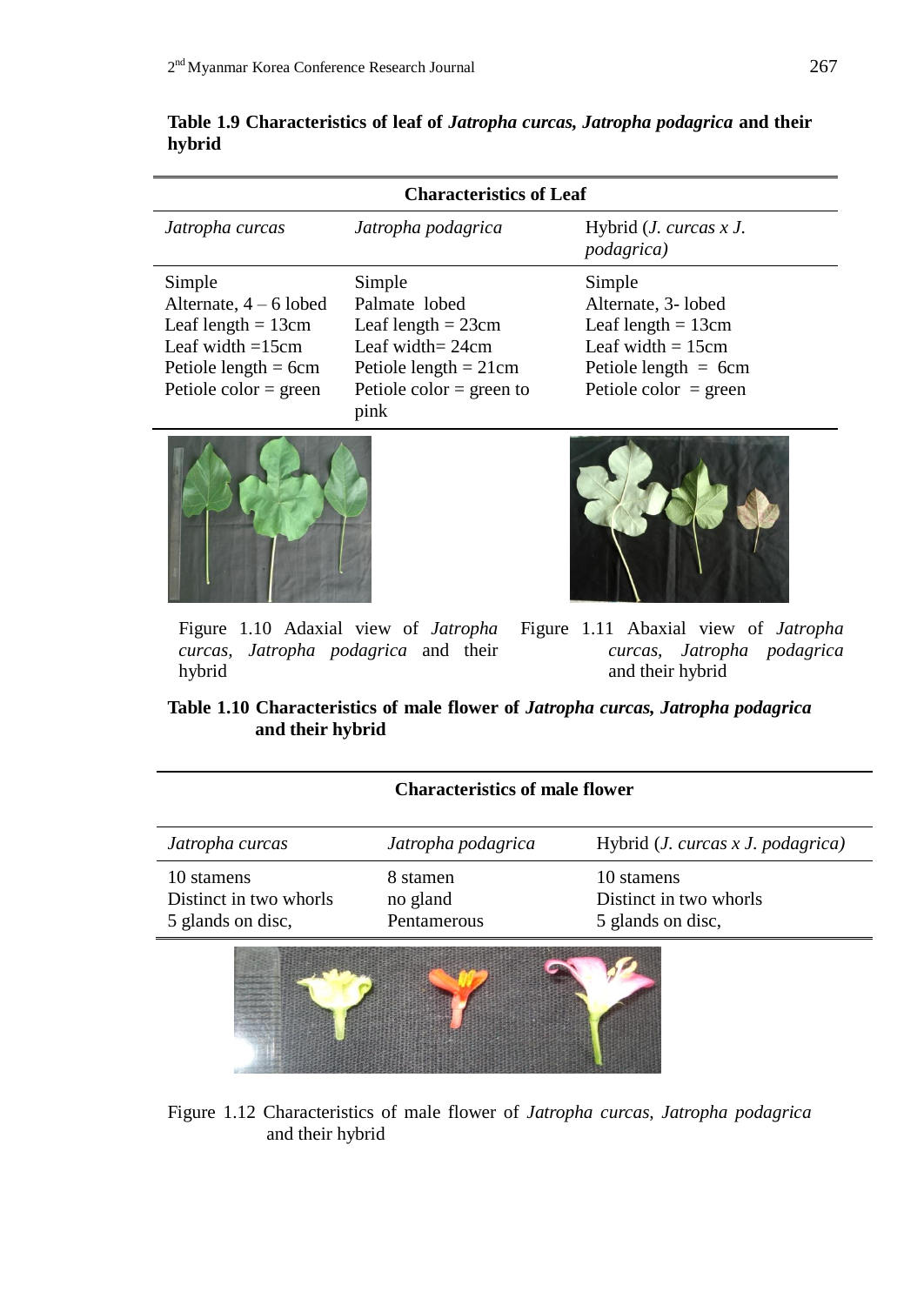| <b>Characteristics of female flower</b>                                         |                                                 |                                                                                     |
|---------------------------------------------------------------------------------|-------------------------------------------------|-------------------------------------------------------------------------------------|
| Jatropha curcas                                                                 | Jatropha podagrica                              | Hybrid $(J. curcas x J. podagrica)$                                                 |
| stigma 3,<br>style 3very short.<br>5 glands on disc,<br>the glands yellow color | Stigma 6 fids<br>Style short, stout<br>no gland | Stigma 6 fids<br>Style short, stout<br>5 glands on disc,<br>the glands yellow color |

**Table 1.11 Characteristics of female flower of** *Jatropha curcas, Jatropha podagrica* **and their hybrid**



Figure 1.13 Characteristics of female flower of *Jatropha curcas, Jatropha podagrica* and their hybrid

## **Table 1.12 Characteristics of fruit of** *Jatropha curcas, Jatropha podagrica* **and their Hybrid**

| <b>Characteristics of Fruit</b> |                    |                                   |
|---------------------------------|--------------------|-----------------------------------|
| Jatropha curcas                 | Jatropha podagrica | Hybrid (J. curcas x J. podagrica) |
| Big<br>rounded                  | Small<br>rounded   | Small<br>trigonous                |
|                                 |                    |                                   |
| Jatropha curcas                 | Jatropha podagrica | Hybrid                            |

(*J. curcas x J. podagrica)*

 Figure 1.14 Characteristics of fruit of *Jatropha curcas, Jatropha podagrica* and their hybrid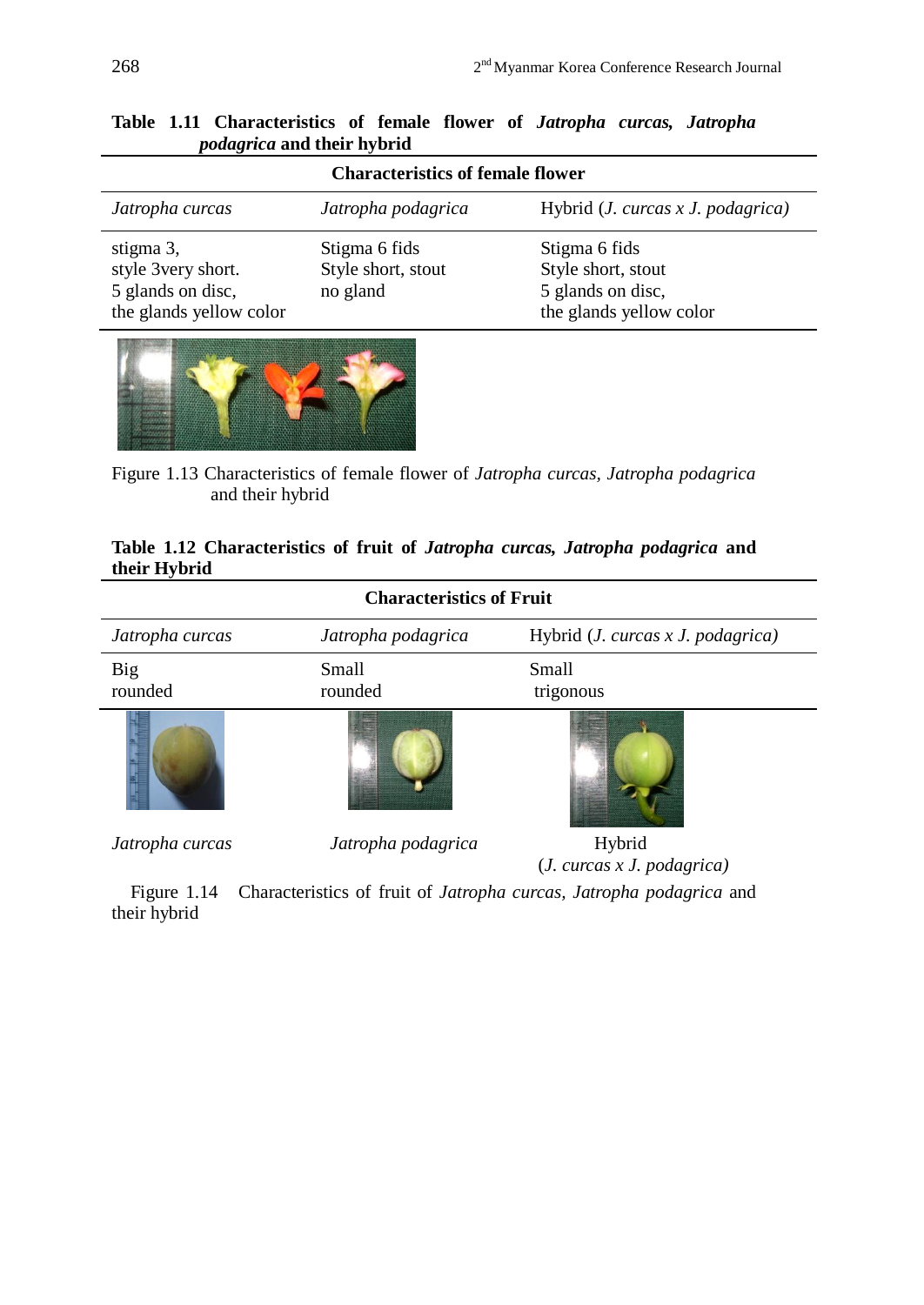| 11 y DI IU                     |                    |                                     |  |  |  |  |  |
|--------------------------------|--------------------|-------------------------------------|--|--|--|--|--|
| <b>Characteristics of Seed</b> |                    |                                     |  |  |  |  |  |
| Jatropha curcas                | Jatropha podagrica | Hybrid $(J. curcas x J. podagrica)$ |  |  |  |  |  |
| <b>Big</b><br>rounded          | Small<br>rounded   | Small<br>trigonous                  |  |  |  |  |  |
| Gm                             | ادعا               |                                     |  |  |  |  |  |

**Table 1.13 Characteristics of seed of** *Jatropha curcas, Jatropha podagrica* **and their Hybrid**

Figure 1.15 Characteristics of seed of *Jatropha curcas, Jatropha podagrica* and their hybrid.

| 11 y DI IU                      |                    |                                     |  |  |  |  |
|---------------------------------|--------------------|-------------------------------------|--|--|--|--|
| <b>Characteristics of Ovary</b> |                    |                                     |  |  |  |  |
| Jatropha curcas                 | Jatropha podagrica | Hybrid $(J. curcas x J. podagrica)$ |  |  |  |  |
| 3 carpels                       | 3 carpels          | 3 carpels                           |  |  |  |  |
| Syncarpous                      | Syncarpous         | Syncarpous                          |  |  |  |  |
|                                 |                    |                                     |  |  |  |  |
| Jatropha curcas                 | Jatropha podagrica | Hybrid                              |  |  |  |  |
|                                 |                    | (J. cures x J. podagrica)           |  |  |  |  |

|       | Table 1.14 Characteristics of ovaries of Jatropha curcas, Jatropha podagrica and |  |  |  |
|-------|----------------------------------------------------------------------------------|--|--|--|
| their |                                                                                  |  |  |  |
|       | <b>II.h.id</b>                                                                   |  |  |  |

Figure 1.16 Characteristics of ovaries of of *Jatropha curcas, Jatropha podagrica* and their hybrid

### **Discussion**

*Jatropha curcas* is shrubs, having simple, alternate leaves with 4-6 lobed. The flowers are monoecious and greenish white color. The character of male flower had 10 stamens in two distinct whorl, 5 glands on yellow color disc. The female flowers have 3 carpels and 3 stigmas and 5 glands on disc. The seeds are big, rounded and black. The morphology of *Jatropha integerrima* is shrub, the leaf simple, alternate and pinnate. The flowers are scarlet color. The male flower has 10 stamens in two distinct whorls. The female flowers contains 6 fids stigma, style short, stout, no glands. The seeds are small and dark brown with white spots. The morphology of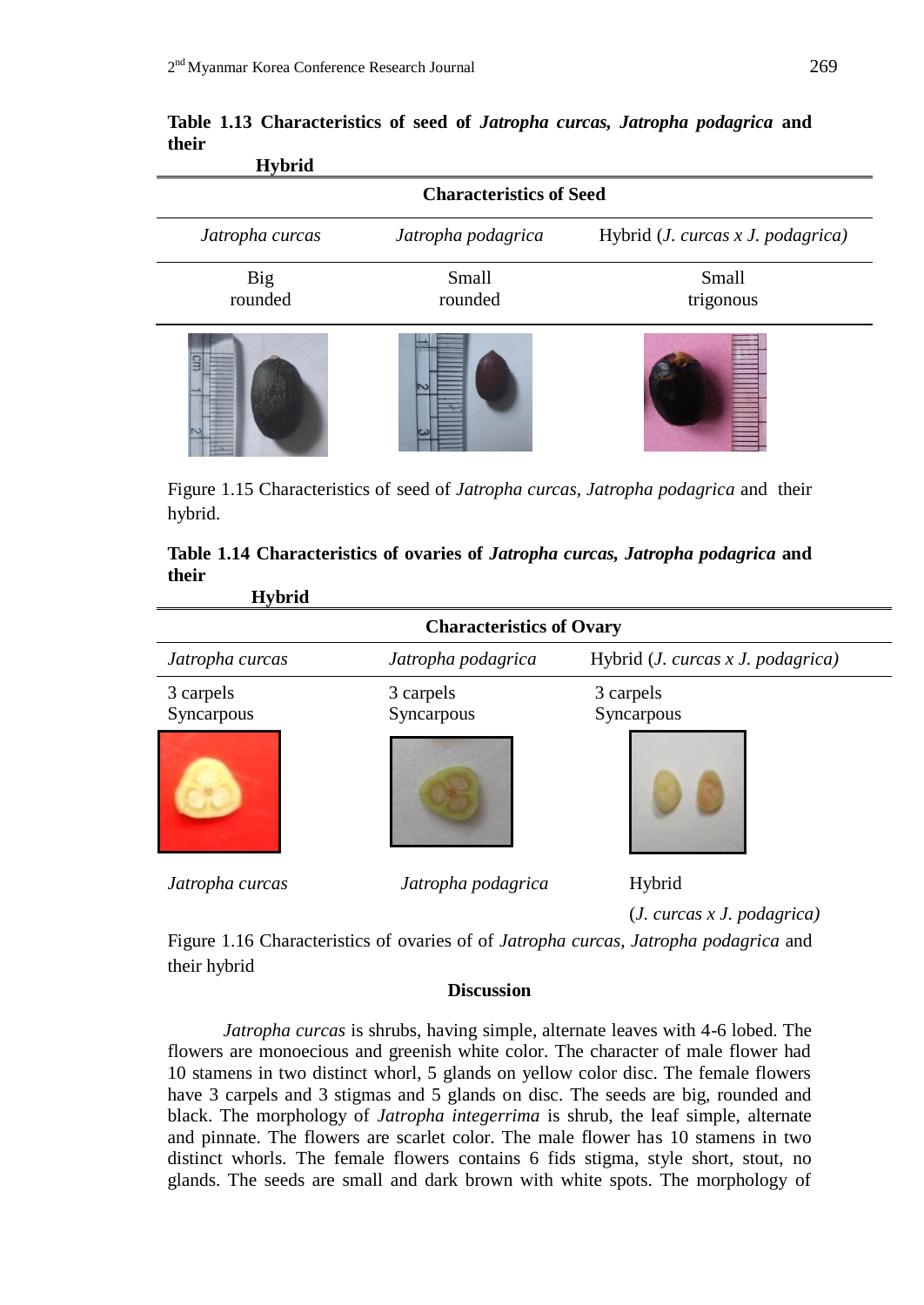*Jatropha podagrica* is shrub, simple, palmate lobed. The flowers are monoecious. The male flowers have 8 stamens and no gland. The female flower contains 6 fids stigma, style short, and stout. The seeds are small and brown color.

 Hybrid plants of *J. curcas* x *J. integerrima*, and *J. curcas* x *J. podagrica* are tall. The stem girth of hybrid plants are larger than that of *J. integerrima*, but lesser than those of *J. carcus and J. podagrica* The size and shape of the leaves from the hybrids are almost the same with *J. carcus* but larger than that of *J. integerrima* but smaller in size and lobe number than that of *J. podagrica*. The abaxial view of both hybrid (*Jatropha curcas x Jatropha integerrima* and *Jatropha curcas x Jatropha podagrica*) are red colour. The petiole colors of both hybrids are pale red although their female parent has green and the male parents are pink to red color. Segregation in petiole colour is observed as a result of hybridization. Therefore, it is assumed that the petiole color of hybrids may be descended from their male parents.

The size of flower of the hybrid of *Jatropha curcas* and *Jatropha integerrima*  showed that they are larger than that of *J. carcus* but smaller than that of *J. integerrima*. On the other hand, the size of flower of the hybrid of *J. carcus* and *J. podagrica* were slightly larger than those of *J. carcus and J. podagrica.* Although the calyx of both hybrids are green color even both parents (*Jatropha pidagrica* and *Jatropha integerrima)* are scarlet color. The corolla of *Jatropha curcas* is greenish white but both male parents are red. The petal color of the hybrid of *Jatropha curcas*  and *Jatropha integerrima* are pink and white while that of from *J. carcus* and *J. podagrica* are only pink color was observed from the crosses*.* The pink color flowers of both hybrids are exactly the same with their parents. The fruits of both male parents are small, rounded and green while *Jatropha curcas* is big and green in young but when mature the fruits color turned to yellow then black. But the fruit of *Jatropha integerrima, Jatropha podagrica* and both hybrids are green. The F1 progeny has exhibited the vigorour growth, but its fruit is small in size resembling as *Jatropha integerrima* (Krishnan and Paramathma 2009). The fruits of both hybrids are intermediate, trigonous and green. The seeds of *Jatropha curcas* are large, black and ovoid, whereas *J. integerrima* is small, brown color with spots, mottle on brown and the seed of *J. podagrica* is small, brown, and ovoid-ellipsoid. The seeds of both hybrids are intermediate, black and ovoid as in *curcas*. In the hybrid, most characters are descendant from the female parent, the *Jatropha curcas*. However, the locule colour of both hybrids is pink.

Both hybrids are found to be vigorous growth at all stages of growth and that was resembled to their maternal parent *Jatropha curcas*. The branching pattern, leaf shape, leaf size and increased number and proportion of male and female flower of both hybrids are resembled to their male parent (*Jatropha integerrima*) but their flower color is in intermediate colour. The flower colour among the hybrids varied from greenish white to pure white and pink. The flower size of hybrids also ranged from small to medium. Generally the fruit size of  $F_1$  is smaller as in *J. integerrima* whereas its size is similar to *J. curcas*. In few hybrids, the F1 seeds showed slight mottling as in *J. integerrima* and are smooth (Paramathma, *et al*., 2006).

The characters of hybrid has consensus with previous research work of Parthiban *et al*. (2009) who conducted the hybridization of *Jatropha curcas* x *Jatropha integerrima* and *Jatropha curcas* x *Jatropha podagrica*. In conclusion, most of characters possessed in the hybrids were descended from the female parent, the *Jatropha curcas.* There was a fact to note that the carpels of the male parents (*J.*